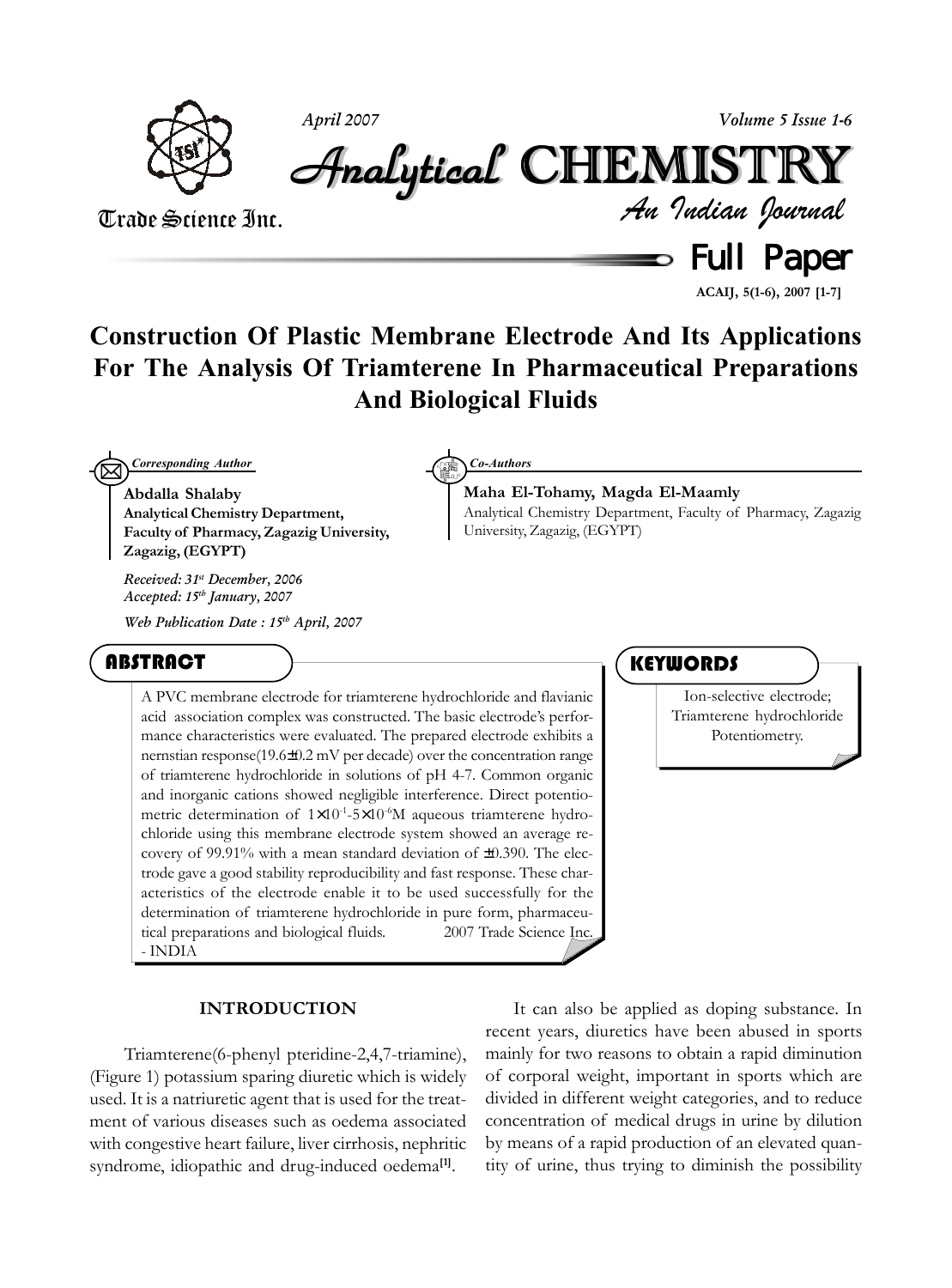

of detecting other doping substances**[2]**. Methods available for the determination of triamterene can be classified as follows: spectrophotometry**[3-5]**, thin layer chromatography**[6]**, liquid chromatography**[7,8]**, liquid chromatography-mass spectrometry**[9,10]**, high performance liquid chromatography**[11-14]**, electrophoresis**[15]**, potentiometric method**[16]** and fluorimetric methods**[17-19]**.

## **EXPERIMENTAL**

#### **Materials and reagents**

All chemicals used were of analytical or pharmacopeial grade. Doubly distilled water was used throughout the experiments. Triamterene hydrochloride (El-nasr Co. for pharmaceutical and chemical industries,(Cairo-Egypt). Poly(vinyl chloride)(PVC) (Aldrich, Germany), di-butyl sebacate(Fluka, Switzerland), flavianic acid(Memphis Delagrange, France) and tetrahydrofuran(THF)(Sigma, Austria).

#### **Standard drug solution**

Stock solution of triamterene hydrochloride,  $1\times10^{-2}$ M, was prepared with deionized water. Different standard solution( $1 \times 10^{-3}$ - $1 \times 10^{-6}$ M) were prepared by serial dilution of the stock solution. All solutions were stored in dark at 4<sup>0</sup>C in airtight containers.

#### **Apparatus**

Jenway 3010 pH/mV meter(U.K.) with a triamterene-PVC membrane electrode in conjunction with double junction Ag/AgCl electrode(Orion 90- 02)(Taiwan, R.O.C.) containing 10% w/v potassium nitrate in outer compartment. An orion 91-02 glasscalomel combination electrode, (Taiwan, R.O.C.) was used for pH adjustment. All potentiometric measurements were carried out at 25±1<sup>o</sup>C with constant magnetic stirring.

### **Recommended procedures**

**1. Preparation of triamterene-flavianate ion-pair**

*An Indian Journal*  $A$ nalytical CHEMISTRY

The ion-pair was prepared by mixing 50ml aliquots of  $1 \times 10^{-2}$  M triamterene hydrochloride and flavianic acid. The resulting precipitate was filtered through  $G_4$  sintered glass crucible and washed thoroughly with deionized water then dried at room temperature for 24 hours.

#### **2. Membrane composition**

The membrane was prepared by dissolving 190 mg of powdered PVC, 0.35ml of the plasticized(dibutyl sebacate) and 10mg of the ion-pair in 5ml tetrahydrofuran(THF). The solution was poured into a petri dish(3 cm in diameter), covered with a filter paper and the solvent was allowed to evaporate slowly at room temperature.

# **3. Electrode construction**

A punched circular membrane was attached to a polyethylene tube(8 mm in diameter) in an electrode configuration by means of PVC-THF solution. A mixture containing equal volumes of  $1\times10^{-3}$  M triamterene hydrochloride and potassium chloride was used as internal reference solution in which the Ag/ AgCl reference electrode was dipped. The constructed electrode was preconditioned after preparation by soaking for at least 24 hours in  $1 \times 10^{-3}$  M drug solution and stored in the same solution. The electrochemical system is represented as follow: Ag/AgCl/inner solution/ membrane/test solution/KCl salt bridge//SCE.

## **4. Electrode calibration**

10ml aliquots of  $1\times10^{-1}$ -1 $\times10^{-6}$  M standard triamterene hydrochloride solution were transferred into 50ml beaker and the sensor in conjunction with Ag/AgCl reference electrode were immersed in the solution. The measured potential was plotted against the logarithm of drug concentration. The electrode was washed with deionized water and dried with tissue paper between measurements.

#### **5. Effect of pH**

The effect of pH on the potential of the electrode was measured using two pH/mV meters. The combined glass calomel electrode was connected to one instrument and the PVC triamterene HCl membrane with the double junction Ag/AgCl reference electrode was connected to the second instrument. Thirty ml aliquots of  $1\times10^{-6}$ M,  $1\times10^{-5}$ M,  $1\times10^{-4}$ M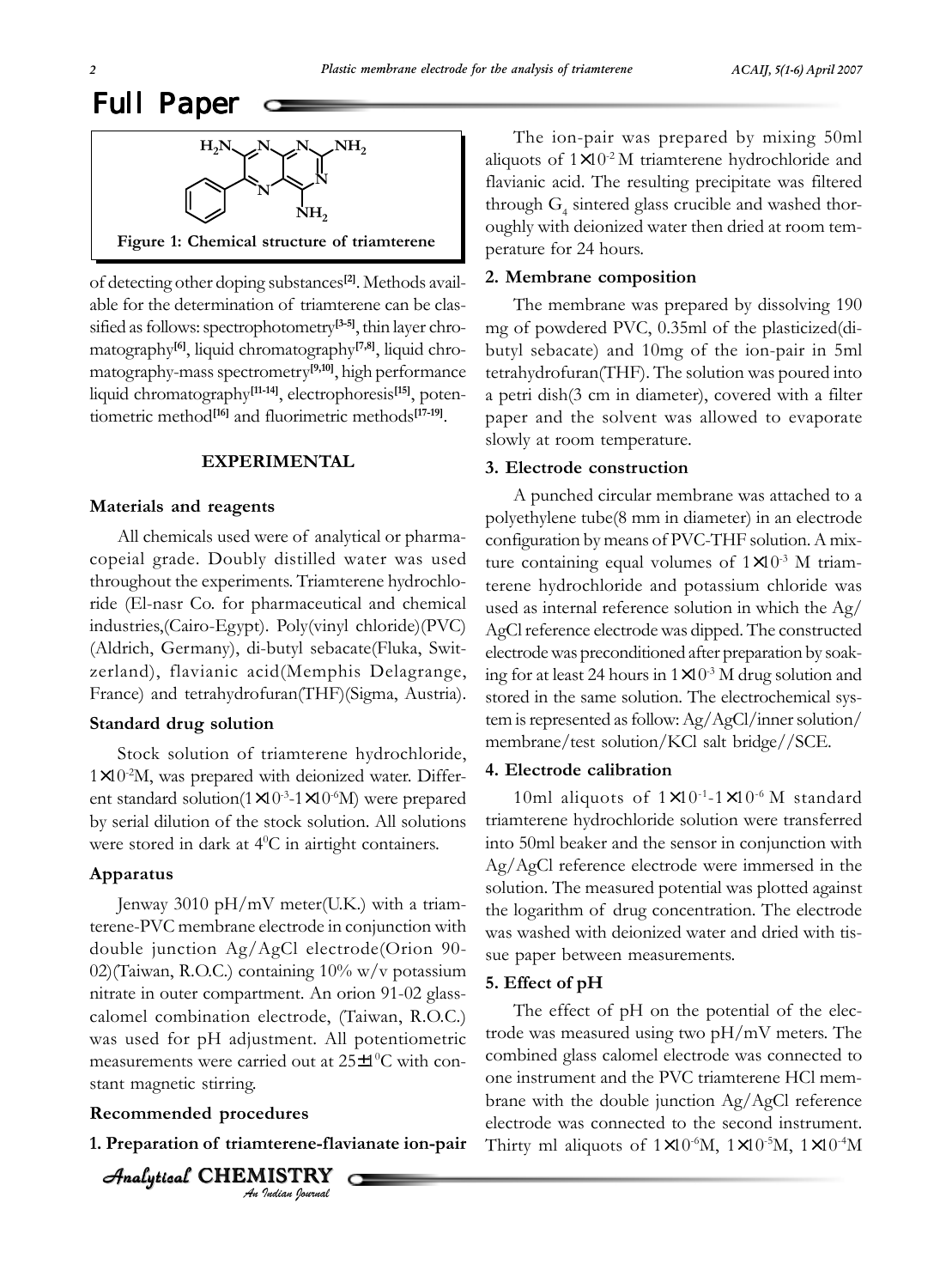and  $1\times10^{-3}$ M drug solutions were transferred to a 100 ml beaker where the three electrodes were immersed, the potential readings corresponding to different pH values were recorded. The pH was gradually increased or decreased by the addition of small aliquots of dilute solutions of(0.1 or 1.0M) sodium hydroxide or 0.1N hydrochloric acid respectively and the pHmV was measured and plotted.

# **6. Selectivity of the electrode**

Selectivity coefficients were determined by the separate solution method**[20]** in which the following equation was applied.

# $\log \frac{K_{TA}^{pot}}{L^4}$ ,  $J^{z+}$  =  $(E_2 - E_1)/S + \log[TA] - \log[J^{z+}]^{1/z}$

Where,  $E_1$  is the electrode potential in  $1 \times 10^{-3} M$ triamterene HCl solution.  $E<sub>2</sub>$  is the potential of the electrode in 1×10-3M solution of the interferent ion  $J^{z+}$  and S is the slope of the calibration plot. The selectivity of the electrode towards sugars, amino acids, certain cations and alkaloids was studied.

#### **Analytical applications**

#### **1. Determination of triamterene in dosage forms**

# **1.1. Tablets and capsules**

Ten tablets were finely powdered shaken with 100 ml methanol and diluted with distilled water to obtain different concentrations in the range of  $1 \times 10^{-3}$ M-1×10<sup>-6</sup>M. The prepared solutions were adjusted to pH 4 using 0.1N dilute hydrochloric acid. The PVCtriamterene-flavianate membrane electrode was immersed in the solution. The electrode system was allowed to equilibrate with stirring and the e.m.f. recorded and compared with the calibration graph. The standard addition(spiking technique) was also applied by recording the electrode potential after the addition of 0.1 ml of standard  $1\times10^{-2}$  M triamterene HCl solution to the above drug test solutions.

# **1.2. Content uniformity assay of triamterene tablets**

Ten individual tablets were placed in separate 100ml beaker and dissolved in 90-100ml of distilled water. Concentration of the solutions was determined by addition method as described above.

# **1.3. Dissolution test**

The test was carried out according to the USP

XXV method**[21]**, with the use of standard equipment for this purpose(pharmatest dissolution apparatus, Germany). One tablet was placed in the basket, and the dissolution medium(0.1N hydrochloric acid, 900 ml) was maintained at 37±0.5°C. The basket was rotated at 100 rpm. For the potentiometric determination, after an appropriate time interval(0.5-5min), the potential values were recorded, and the amount of the triamterene was calculated from the calibration graph.

#### **2. Application to biological fluids**

# **2.1. Determination of triamterene in serum and urine**

Adjust urine pH 5(using 0.1N hydrochloric acid) and pH of serum to 6(using phosphate buffer). Add 0.1N hydrochloric acid to urine and phosphate buffer to serum dropwise until the suitable pH obtained. Transfer 5 ml previously adjusted urine or serum into small separatory funnels, and then separately add 5 ml,  $10^{-3}$ ,  $10^{-4}$  and  $10^{-5}M$  standard drug solution, followed by the addition of 20ml toluene for urine or 20 ml diethyl ether for serum. Shake each funnel for 5 min, and transfer aqueous layer to centrifuge tube. Centrifuge for 2 min at 1500 rpm, transfer each solution to a 50ml volumetric flask, and dilute to volume with deionized water. Apply above procedure as described under electrode calibration<sup>[22]</sup>.

# **RESULTS AND DISCUSSION**

# **1. Nature and response characteristics of the electrode**

Triamterene reacts with flavianic acid to form a stable triamterene-flavianate ion-pair complex which is water insoluble but readily soluble in an organic solvent such as tetrahydrofuran. The complex was prepared and tested as an active material with dibutyl sebacate as a solvent mediator in a poly(vinyl chloride) membrane response for triamterene HCl. The critical response characteristics of triamtereneflavianate PVC membrane electrode were determined and results are summarized in(TABLE 1).

The electrode exhibits a Nernstain response over the concentration range from  $1 \times 10^{-3}$ -1 $\times 10^{-6}$ M triamterene HCl with a cationic slope of 19.6±0.2 mV/

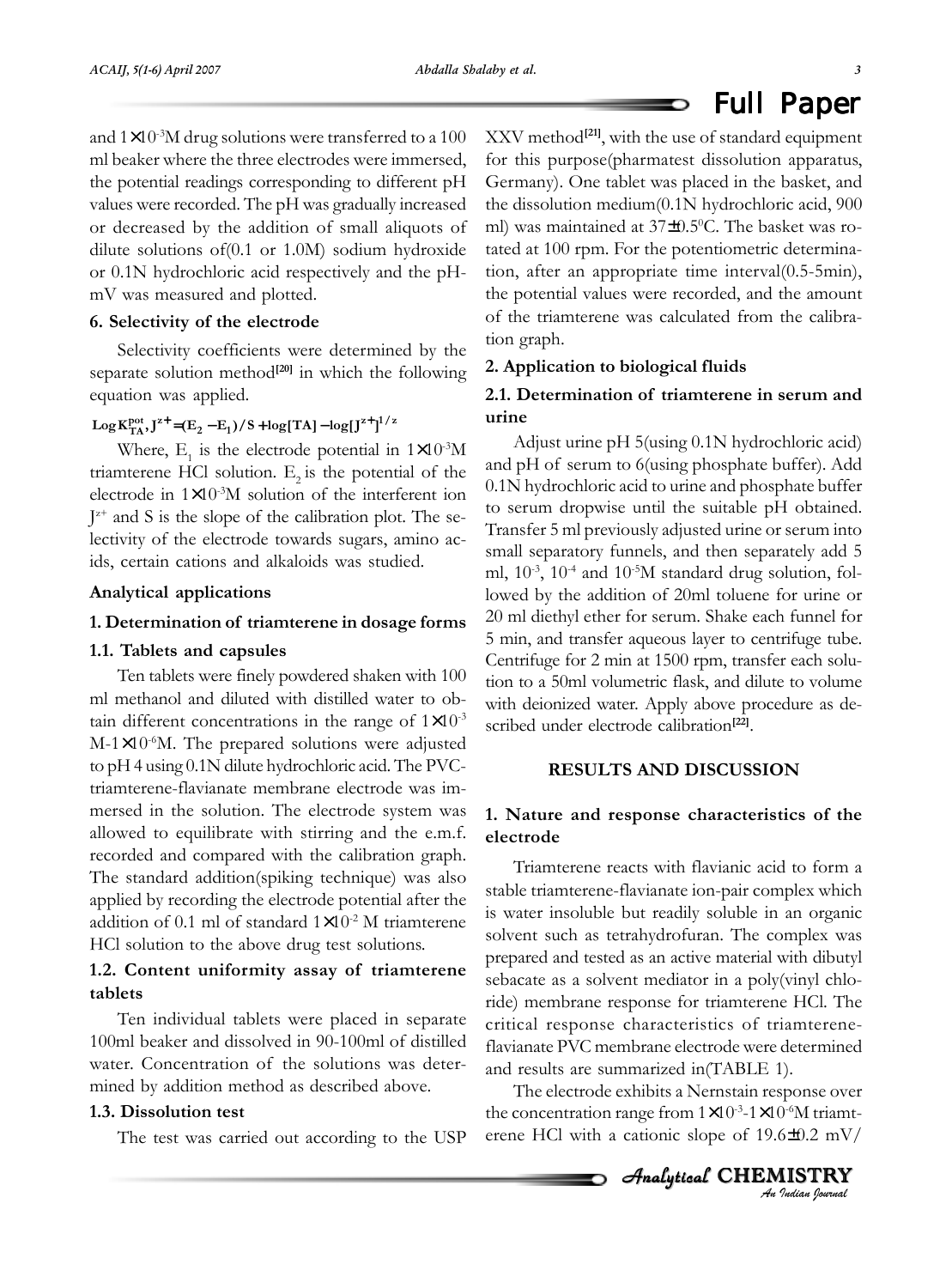| TABLE 1: Critical response characteristics of triam- |  |
|------------------------------------------------------|--|
| terene-flavianate-PVC membrane electrode             |  |

| Parameter                              | Value                                 |
|----------------------------------------|---------------------------------------|
| * Slope/mV per decade                  | $19.59 \pm 0.2$                       |
| $*$ Intercept/mV                       | 317.34                                |
| * Correlation coefficient, r           | 0.9985                                |
| * Linear range/M                       | $1 \times 10^{-6} - 1 \times 10^{-3}$ |
| * Working pH range                     | $4 - 7$                               |
| * Response time for 10 <sup>-3</sup> M | 10                                    |
| triamterene/sec                        |                                       |
| * Life time/day                        | 45                                    |
|                                        |                                       |

decade change in concentration (Figure 2). The choice of membrane solvent to achieve the required selectivity is based on its electric permittivity and its immiscibility with aqueous phase, high viscosity, low solubility of the matrix in the membrane and its ability to dissolve ion-pair complex. The response time of the electrode was tested for  $1 \times 10^{-3}$ -1 $\times 10^{-6}$ M triamterene HCl solutions. The sequence of measurements was from low to high concentrations. This electrode exhibits a fast dynamic response of about 10 seconds. The electrode used for a period of 45 days without significant change in the electrode parameters.

# **2. Effect of pH**

The effect of pH of the triamterene HCl solutions( $10^{-6}$ ,  $10^{-5}$ ,  $10^{-4}$  and  $10^{-3}$ M triamterene HCl) on the electrode potential was investigated. The solutions were acidified by the addition of very small volumes of HCl then the pH value was increased gradually



*An Indian Journal*  $A$ nalytical CHEMISTRY

using NaOH(0.1 or 1.0M) for each pH value, the potential was recorded and thus the potential-pH curves for four triamterene HCl concentrations were constructed(Figure 3).

As is obvious, within the pH range 4-7, the electrode potential is practically independent of pH, and in this range, the electrode can be safely used for triamterene determination. The increase in mV readings at pH less than 4 may be due to penetration of  $H^+$  into the membrane surface or a gradual increase of protonated species and dependence of the e.m.f. on the pH of the solution.

At higher pH values(pH>7), free base precipitates in the test solution and consequently, the concentration of unprotonated species gradually increased. As a result, lower e.m.f. readings were recorded. The decrease in potential readings at (pH>7), on the other hand, can be probably attributed to penetration of OH- ions into the gel layer of the membrane. During the operating life of the electrode(45 days), no significant change in the potential-pH behavior was observed.

## **3. Selectivity of the electrode**

The selectivity of the ion-pair associates based membrane electrodes depends on the selectivity of the ion-exchange process at the membrane-test solution interface and the mobilities of the respective ions within the membrane. The selectivity coefficients obtained by the separate solution method**[20]**. TABLE 2, showed that the proposed triamterene-flavianate-



**Figure 3: Effect of pH on potential/mV of triamterene-flavianate-PVC membrane electrode. 1**× **10-3M (1), 1**×**10-4M(2), 1**×**10-5M (3), 1**×**10-6(4)**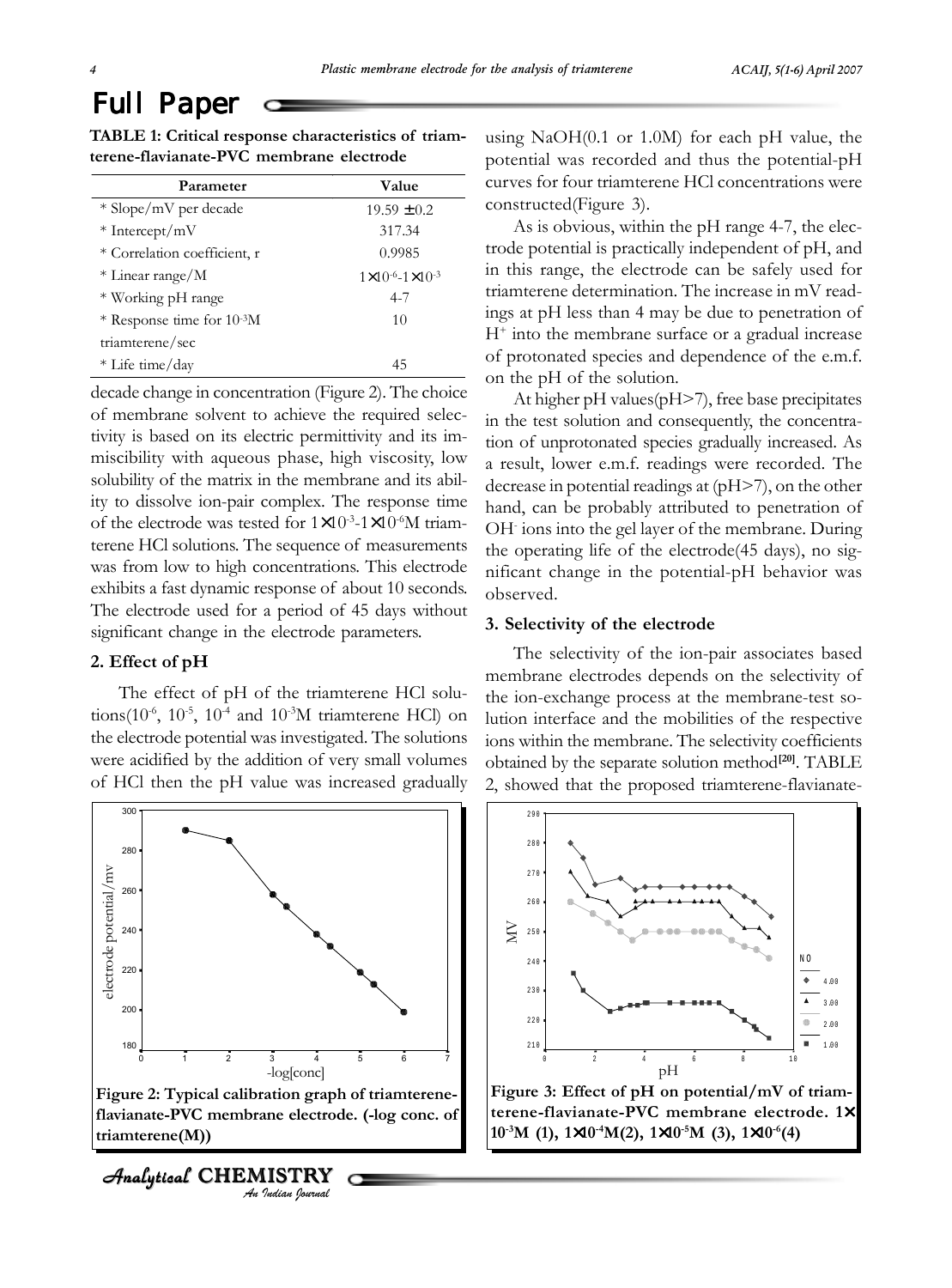PVC membrane is highly selective toward triamterene ion. The inorganic cations did not interfere due to the differences in their mobilities and permeabilities as compared with triamterene. In the case of sugars and amino acids, the high selectivity is mainly attributed to the difference in polarity and lipophilic character of their molecules relative to triamterene hydrochloride.

# **4. Quantification, accuracy and precision**

Direct potentiometric determination of triamterene HCl using the triamterene-flavianate-PVC membrane electrode was performed and calculated from the calibration curve. The statistical data of the analytical results obtained by the proposed method(direct and standard addition techniques) for the pure drug was compared with the reference method<sup>[21]</sup> and are listed in(TABLE 3).

Furthermore, the results obtained were encouraging so the proposed method was applied for the determination of triamterene HCl in some of its pharmaceutical preparations, the results obtained were compared with the reference method**[21]**, (non-aqueous titration of triamterene HCl using 0.1N perchloric acid as titrant and the crystal violet as indicator), as

**TABLE 2: Selectivity coefficients of the triamtereneflavianate-PVC membrane electrode calculated by the separate solution method(1.0**×**10-3M of both triamterene and the interferent) at 250 C**

| Interferent           | $K_{TA}^{pot}$ + Cl <sup>-</sup> | Interferent          | $K_{TA}^{pot}$ + cl <sup>-</sup> |
|-----------------------|----------------------------------|----------------------|----------------------------------|
| Glucose               | $1.4 \times 10^{-3}$             | Zinc chloride        | $2.5 \times 10^{-3}$             |
| Lactose               | $6.8 \times 10^{-4}$             | L-Valine             | $6.8 \times 10^{-4}$             |
| Sucrose               | $1.8 \times 10^{-3}$             | Tryptophan           | $4.3 \times 10^{-4}$             |
| Ammonium<br>chloride  | $3.8 \times 10^{-4}$             | Atropine<br>sulphate | $1.3 \times 10^{-3}$             |
| Calcium<br>chloride   | $1.3 \times 10^{-4}$             | Quinidine            | $8.6 \times 10^{-4}$             |
| Potassium<br>chloride | $2.4 \times 10^{-4}$             | Urea                 | $2.3 \times 10^{-3}$             |
| Sodium<br>chloride    | $5.1 \times 10^{-5}$             | Aminophylline        | $5.6 \times 10^{-5}$             |
| Barium<br>chloride    | $5.4 \times 10^{-4}$             | Xipamide             | $1.4 \times 10^{-5}$             |
| Nickel<br>chloride    | $8.3 \times 10^{-5}$             | Hydrochlorothiazide  | $1.8 \times 10^{-2}$             |
| Sodium<br>chloride    | $4.9 \times 10^{-5}$             |                      |                                  |
| Magnesium<br>sulphate | $3.4 \times 10^{-4}$             |                      |                                  |
|                       |                                  |                      |                                  |

**TABLE 3: Determination of triamterene HCl in pure form using triamterene-flavianate-PVC membrane electrode in comparison with reference method[21]**

|                             |                     | Direct potentiometry  |                                |  |
|-----------------------------|---------------------|-----------------------|--------------------------------|--|
| Statistical<br>parameters   | Reference<br>method | Calibration<br>graphs | Standard<br>addition<br>method |  |
| Mean $\%$<br>Recovery       | 99.83               | 99.91                 | 99.87                          |  |
| N                           | 6                   | 7                     | 7                              |  |
| Variance                    | 0.114               | 0.152                 | 0.292                          |  |
| S.D.                        | 0.338               | 0.390                 | 0.540                          |  |
| S.E.                        | 0.138               | 0.147                 | 0.204                          |  |
| R.S.D.                      | 0.339               | 0.390                 | 0.541                          |  |
| $\mathfrak{c}_\mathfrak{t}$ |                     | $(0.397)(2.201)^+$    | $(0.162)(2.201)^+$             |  |
|                             |                     | $(1.33)(4.39)^+$      | $(2.56)(4.39)$ <sup>+</sup>    |  |

**\* Theoretical values of " t " and F at P=0.05**

in (TABLE 4).

# **5. Electrode response in pharmaceuticals and biological fluids**

The uses of triamterene drug in various fields, from clinical to abuse in sports has necessitated an accurate and rapid quantitative analysis in various matrices(dosage forms, urine and serum). This work proposed a fast, simple, easy, sensitive and straightforward potentiometric method to determine triamterene in biological fluids without the need for prior separation and preconcentration or derivati-zation procedures. The potential of the triamterene-flavianate-PVC membrane electrode showed no significant dif-



*An Indian Journal*

 $A$ nalytical CHEMISTRY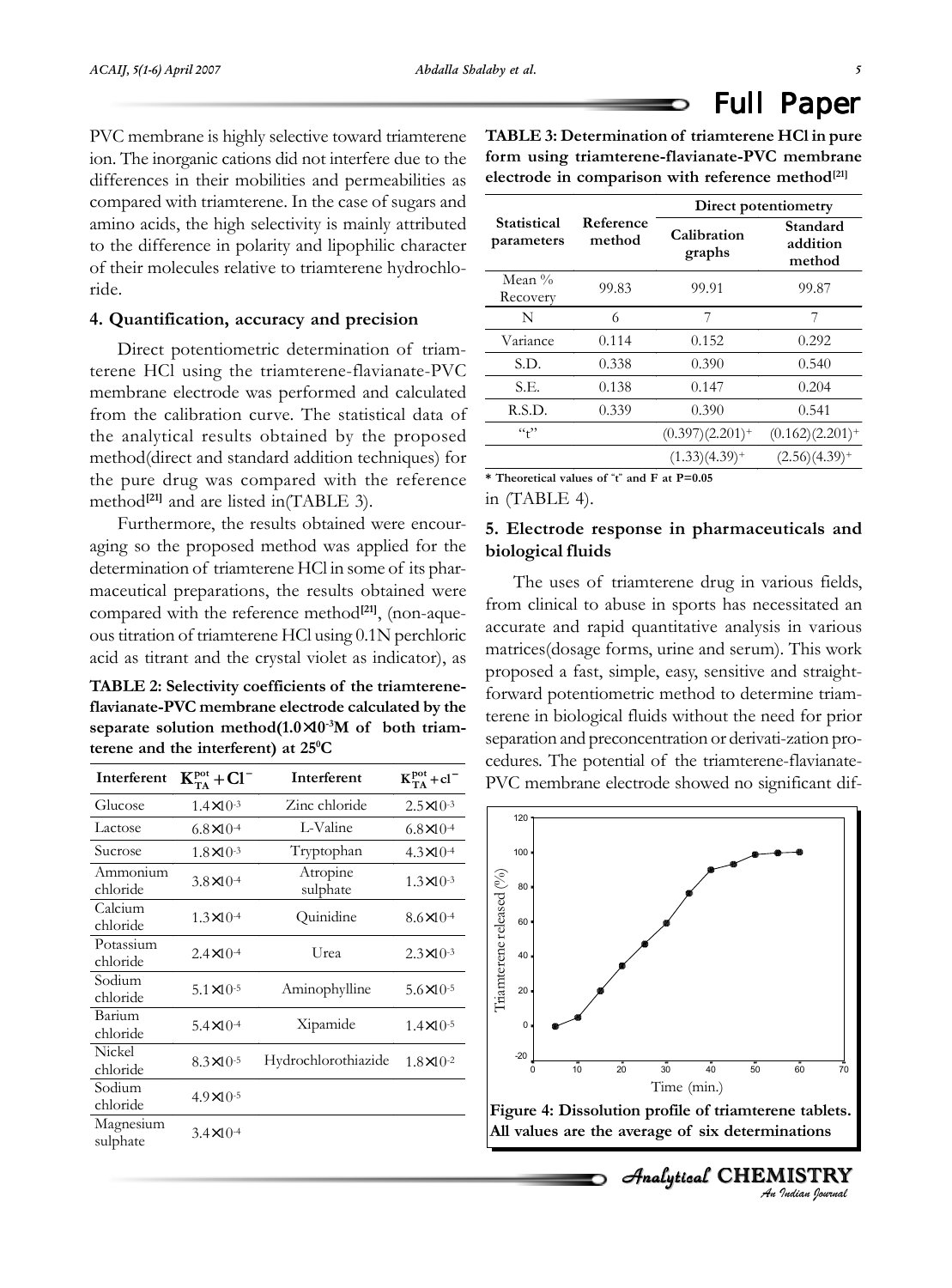TABLE 4: Determination of Dyrenium<sup>®</sup> capsules, Epitens<sup>®</sup>, Maxzide<sup>®</sup>, and Dyazide<sup>®</sup> tablets using **triamterene-flavianate-PVC membrane electrode in comparison with reference method[21]**

|                                                     | Statistical<br>parameters | Direct potentiometry |                      |          |
|-----------------------------------------------------|---------------------------|----------------------|----------------------|----------|
| Sample                                              |                           | Calibration          | Standard             | Official |
|                                                     |                           | graphs               | addition             | method   |
|                                                     | * Mean % recovery         | 99.13                | 99.38                | 99.40    |
|                                                     | * (P = 0.05)              |                      |                      |          |
|                                                     | $* N$                     | 6                    | 6                    | 6        |
| Dyrenium® Capsules                                  | * Variance                | 0.483                | 0.654                | 0.217    |
| (100 mg triamterene per capsule)                    | $*$ S.D.                  | 0.695                | 0.809                | 0.466    |
| (Wellspring U.S.A)                                  | $*$ S.E.                  | 0.284                | 0.330                | 0.190    |
|                                                     | $*$ R.S.D.                | 0.701                | 0.814                | 0.469    |
|                                                     | $*$ t                     | $(0.790)(2.228)^{*}$ | $(0.053)(2.228)^*$   |          |
|                                                     | $\ast$ F                  | $(2.23)(5.05)^{*}$   | (3.01)(5.05)         |          |
|                                                     | * Mean % recovery         | 99.26                | 99.50                | 99.37    |
|                                                     | * ( $P = 0.05$ )          |                      |                      |          |
|                                                     | ${}^*$ N                  | 6                    | 6                    | 5        |
| Epitens <sup>®</sup> tablets                        | * Variance                | 0.429                | 0.455                | 0.207    |
| (40mg triamterene per tablet)<br>(Eipico Co. Egypt) | $*$ S.D.                  | 0.655                | 0.667                | 0.455    |
|                                                     | $*$ R.S.D.                | 0.267                | 0.272                | 0.203    |
|                                                     | $*$ t                     | $(0.328)(2.262)^*$   | (0.383)(2.262)       |          |
|                                                     | $*$ F                     | $(2.07)(5.19)^{*}$   | $(2.15)(5.19)^{*}$   |          |
|                                                     | * Mean % recovery         | 99.61                | 99.70                | 99.42    |
|                                                     | * ( $P = 0.05$ )          | 6                    | 6                    | 6        |
|                                                     | ${}^*$ N                  | 0.174                | 0.264                | 0.554    |
| Maxzide® tablets                                    | * Variance                | 0.417                | 0.514                | 0.744    |
| (75mg triamterene per tablet)                       | $*$ S.D.                  | 0.170                | 0.210                | 0.304    |
| (Mylan Bertek, U.S.A)                               | $*$ S.E.                  | 0.419                | 0.516                | 0.748    |
|                                                     | $*$ R.S.D.                | $(0.545)(2.228)^{*}$ | $(0.758)(2.228)^{*}$ |          |
|                                                     | $*$ t                     | $(3.18)(5.05)^{*}$   | $(2.10)(5.05)^{*}$   |          |
|                                                     | $\ast$ F                  |                      |                      |          |
|                                                     | * Mean % recovery         | 99.10                | 99.35                | 99.19    |
|                                                     | * ( $P = 0.05$ )          | 6                    | 6                    | 5        |
|                                                     | ${}^*$ N                  | 0.295                | 0.095                | 0.199    |
| Dyazide® tablets                                    | * Variance                | 0.543                | 0.308                | 0.446    |
| (50mg triamterene per tablet)                       | $*$ S.D.                  | 0.222                | 0.126                | 0.199    |
| (GlaxoSmithkline Beecham,<br>U.S.A)                 | $\ast$ S.E.               | 0.548                | 0.310                | 0.450    |
|                                                     | $*$ R.S.D.                | $(2.302)(2.262)^*$   | $(0.679)(2.262)^{*}$ |          |
|                                                     | $^\ast$ t                 | $(1.48)(5.19)^{*}$   | $(2.09)(5.19)^{*}$   |          |
|                                                     | $\ast$ $\rm{F}$           |                      |                      |          |

ference of response time between aqueous solution and diluted urine and serum. The results obtained from the determination of triamterene HCl in biological fluids are listed in(TABLES 5,6).

The proposed method shows good accuracy for content uniformity assay of this drug with relative standard deviation  $\pm$  0.788. Also, figure 4, shows the dissolution profile of triamterene in tablets.

*An Indian Journal* Analytical Analytical Analytical Analytical CHEMISTR HEMISTRY